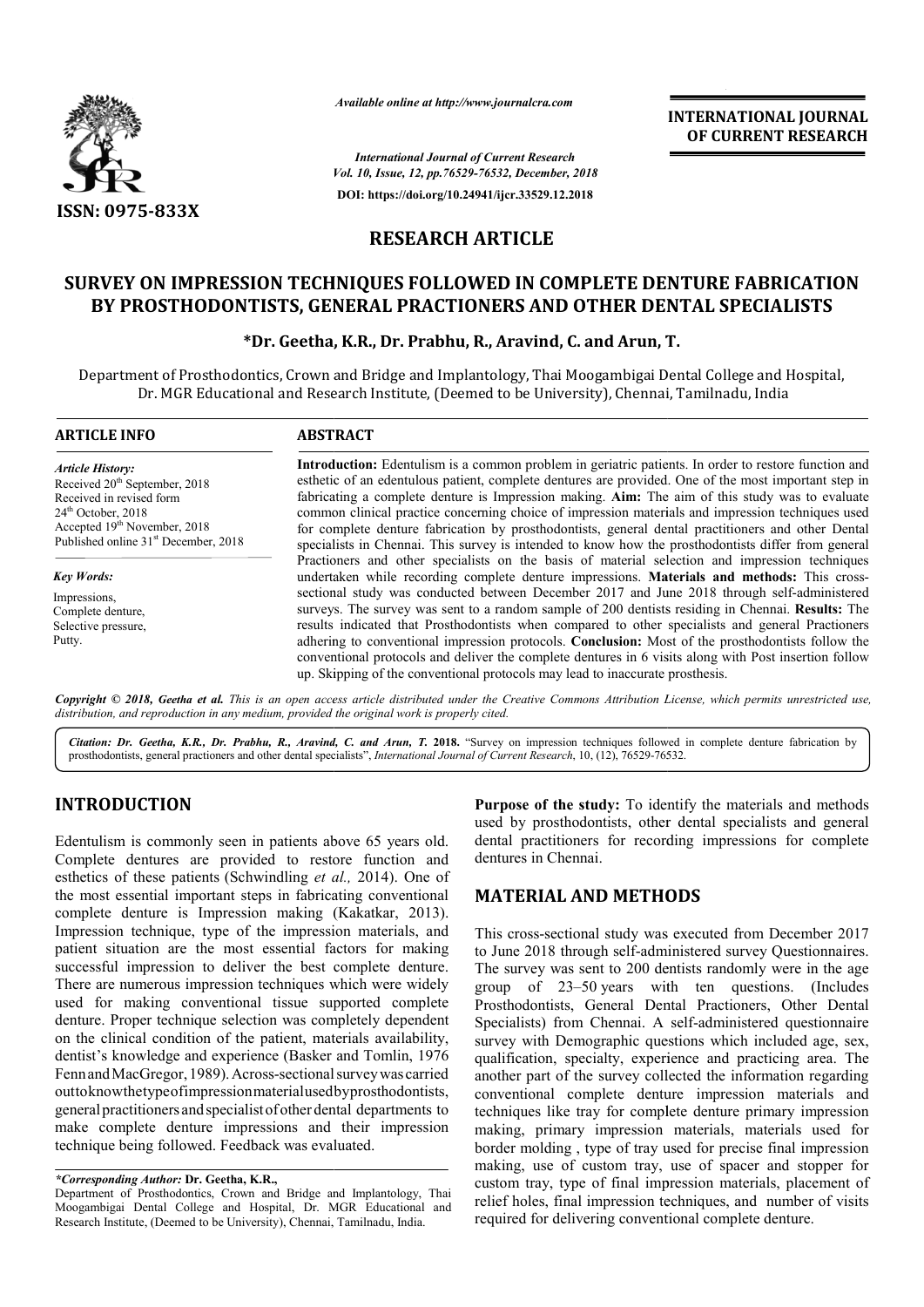- 1. What type of tray do you use for primary impression?
	- (a) Stock metal tray
	- (b) Stock plastic tray
	- (c) Any other (please specify)
- 2. Which material do you use to make primary impression? (a) Impression compound
	- (b) Alginate
	- (c) Putty
	- (d) Any other (please specify)

3. Do you precede border moulding immediately after the primary impression?

- (a) Yes
- (b) No

If yes,

- (i) What material do you use for border moulding?
- (ii) Do you place relief holes prior to making final impression?
- (iii) Which material do you use for making final impression?
- (iv) Which technique do you use for the final impression?
- 4. Do you make a custom tray for final impression?
	- (a) Yes
	- (b) No

If yes, what material is used to fabricate the custom tray?

- (a) Base plate
- (b) Cold cure resin
- (c)Any other (please specify)

5. Do you use spacer in the custom tray?

- (a) Yes
- (b) No
- If yes, what design of the spacer do you use?
	- (a)Full spacer with tissue stops
	- (b)full spacer without tissue stops
	- (c)Any other (please specify)
- 6. Which material do you use to carry out border moulding?
	- (a) Green stick [low fusing compound]
	- (b) Putty
	- (c) Any other (please specify)
- 7. Do you place relief holes prior to making final impression? (a) Yes
	- (b) No
- 8. Which material do you use for making final impression?
	- (a) Zinc oxide eugenol
	- (b) Light body
	- (c) Any other (please specify)
- 9. Which technique do you use for the final impression?
	- (a) Selective pressure
	- (b) Mucocompressive
	- (c) Mucostatic

10. How many sittings do you take to deliver the complete denture?

(a) 6 (1.Primary, 2.Secondary, 3.Jaw relation, 4.Try in verification, 5.Insertion, 6.Review)

(b) 5 (1.Primary, 2.Secondary, 3.Jaw relation, 4.Try in verification, 5.Insertion)

(c) 4 (1.Primary + Secondary = single impression, 2.Jaw relation, 3.Try in verification, 4.Insertion)

The SPSS (Statistical Package for the Social Sciences) data analysis software package version 18.0 was used to conclude the statistical analysis and a P-value of less than 0.05 was considered significantly different.

# **RESULTS**

- 10.0% of prosthodontists proceeded with border moulding immediately after the primary impression was taken whereas 17.4% of general practioners and 35.7% of other specialists proceeded with border moulding immediately after the primary impression was taken, this difference was statistically significant ( $p<0.05$ ,  $p=0.025$
- All the prosthodontists 100.0% were found to be using putty for the immediate border moulding whereas 75.0% of general practioners and 100% of other specialists preferred putty for immediate border moulding, this difference was statistically significant  $(p<0.05, p=0.039)$
- All the prosthodontists 100.0% were found to be using selective pressure for the final impression whereas 78.6% of general practioners and 79.7% of other specialists were found to be using selective pressure for the final impression, this difference was statistically significant ( $p<0.05$ ,  $p=0.001$ )
- 89.3% of prosthodontists delivered complete denture in 6 visits whereas 58.5% of general practioners and 66.8% of other specialists also delivered Complete dentures in 6 visits, this difference was statistically significant ( $p$ <0.05,  $p$ =0.008)
- 81.6% of prosthodontists with less than 10 years of experiences were found to be using selective pressure compared to General practioners and Other specialists, this difference was statistically significant ( $p$ <0.05,  $p=0.012$
- 45.7% of MDS doctors (all speciality ) proceeded with border moulding immediately after the primary impression whereas 17.4% of BDS doctors proceeded with border moulding immediately after the primary impression, this difference was statistically significant  $(p<0.05, p=0.049)$
- Those MDS doctors who preferred single stage primary impression and border moulding used only putty for border moulding compared to BDS doctors, this difference was statistically significant  $(p<0.05$ ,  $p=0.011$
- 77.3% of MDS doctors used self-cure for special tray compared to 51.4% of BDS doctors, this difference was statistically significant ( $p<0.05$ ,  $p=0.006$ )
- 82% of MDS used selective pressure and 18.0% of MDS used Mucostatic, 89.2% of BDS used selective pressure and 10.8% of BDS used Mucocompressive technique for final impression, this difference was statistically significant (p<0.05, p=0.010)
- 89.3% of prosthodontists, 58.5% of general practitioner and 66.8% of other specialists would deliver complete dentures in 6 visits and most of the prosthodontists were doing post – insertion follow up.
- Only 7.7% of prosthodontists, 16.4% of general practitioner and 27.9% of other specialists would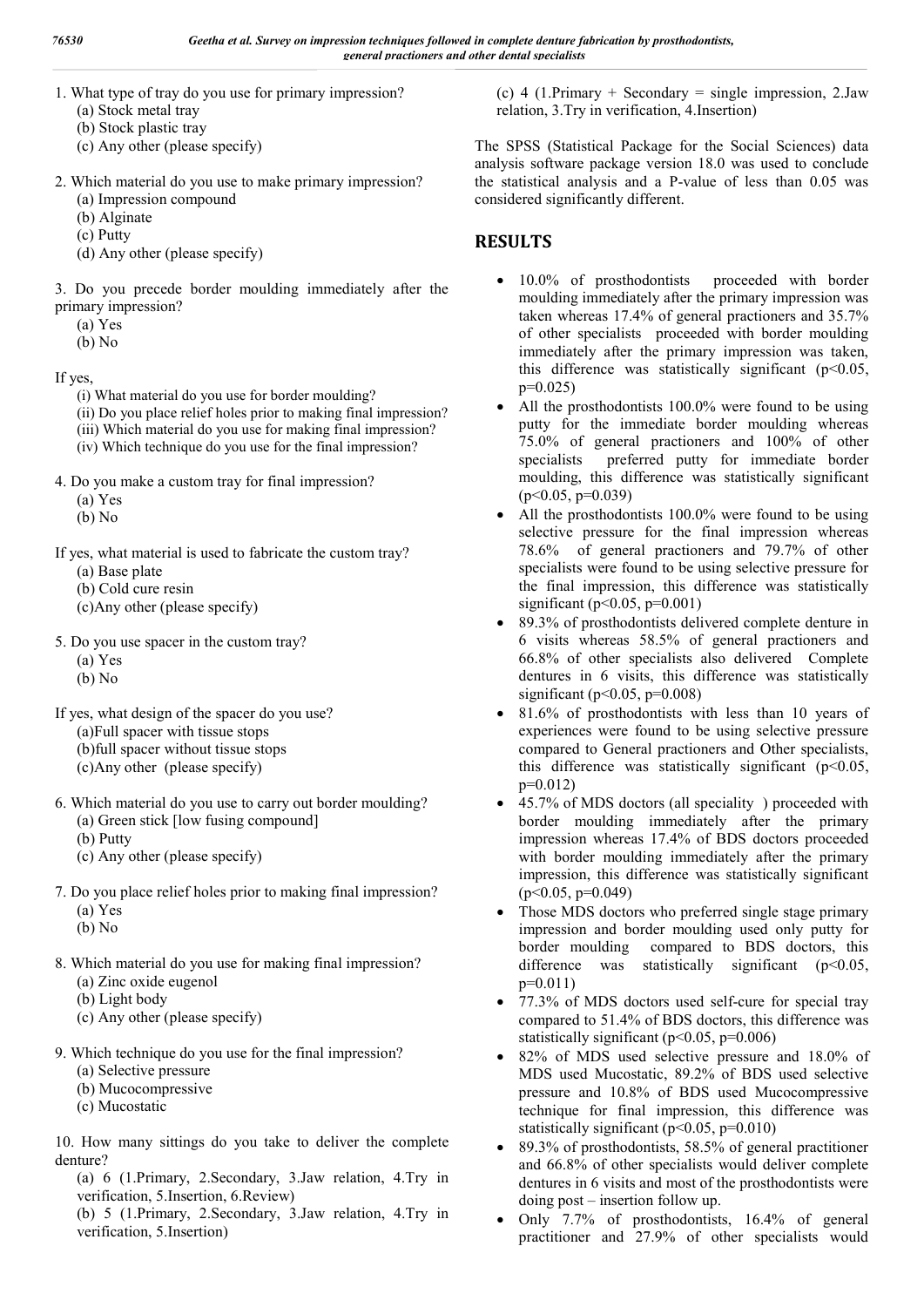deliver complete denture in 4 visits without doing postinsertion review.

## **DISCUSSION**

- The most critical step in complete denture fabrication is impression making (Kakatkar, 2013). Making an impression for a prosthesis and restoring the surrounding dental structure is the main responsibility of a prosthodontists, an accurate impression is the most important step in prosthesis fabrication. Lack of accuracy in this impression step will lead to inaccurate prosthesis delivery and eventually the restoration will fail. Thus, selecting the best and most accurate dental impression material and techniques seems to be necessary for a successful treatment (Ladan Jamshidy *et al.,* 2016).
- The most significant steps in fabricating conventional complete denture is Impression making. Complete denture preliminary impressions are made with a nonperforated pre-fabricated metal tray with thermoplastic impression material (Anusavice, 2006; O'Brien, 2002). Also Irreversible alginate, hydro-colloid can be used in a perforated pre-fabricated metal tray and plastic trays (O'Brien, 2002; Felton, 1996). The study conducted in Pakistan 93% of them preferred to use thermoplastic impression material as preliminary impression material (Amjad and Muhammad, 2014).
- In Chennai 46.4% of prosthodontists and 54.7% of general practitioners and 44.8% of other specialists were using pre-fabricated stock metal tray for preliminary impression making and rest of them were using pre-fabricated plastic tray for making preliminary impression. 10.0% of prosthodontists whereas of 14.3% general practitioners and 13.8% of other specialists were using impression compound for making primary impression and 55.0% of prosthodontists and of 46.4% general practitioners and 49.4% of other specialist were using hydro-colloid impression material for making primary impression and rest of them were using putty.
- After making the primary impression 10.0% of prosthodontists and 17.4% of general practitioners and 35.7% of the other practitioner were proceeding immediately the border moulding this was statistically proven ( $p = 0.02$ ) among them all were using putty for the border moulding material ( $p=0.001$ ). In that 80% of prosthodontists and 75.0% of general practitioner and 60.0% of other specialist were placing relieving holes prior to make final impression and all the persons who proceeding the immediate border moulding were using light body for making final impression. The technique used in making final impression was selective pressure by 75% of prosthodontists, 50% of general practitioners and 20.0% of other specialists and rest of them were using Mucostatic technique.
- Among doctors who were not proceeding immediate border moulding, 88.9% of prosthodontists,78.9% of general practitioner and 84.7% of other specialists were fabricating custom tray and rest of them were skipped. In this 75.8% of prosthodontists, 54.5% of general practitioner and 73.3% of other specialists were using self-cure resin for fabricating the custom tray and rest of them were using shellac base-plate.<sup>[15]</sup>In UK they found that 75% of general dentist use custom tray [11].
- 84.7% of prosthodontists and 80.6% of general practitioner and 77.8% of other specialists were placing spacer in the custom tray and 87.3% of prosthodontists, 67.7% of general practitioner and 78.6%of other specialists were using the tissue stops in the spacer and rest of them were using spacer without tissue stops.
- 27.8% of prosthodontists , 36.1% of general practitioner and 45.8% of other specialists only using green stick compound for border moulding and rest of them preferred putty for the border moulding.
- After border moulding 83.3% of prosthodontists, 78.4% of general practitioner and 81.9% of other specialists were placed relieving holes prior to the final impression.
- For final impression only 22.2% of prosthodontists, 25.0% of general practitioner and 29.2% of other specialist were using Zinc Oxide Eugenol for making final impression and rest of them were using light body for making final impression. The study was conducted in India, the result obtained that 73% of dentists were using Zinc Oxide Eugenol for making secondary impression, where as 19% use elastomeric impression material, and 8% using irreversible hydrocolloid (Kakatkar, 2013). The study conducted in Pakistan 97% of dentists used ZOE as a material for making secondary impression (Amjad and Muhammad, 2014).
- All the prosthodontists and 78.6% of general practitioner and 79.7% of other specialists were following selective pressure technique and rest of them were following Mucocompressive (Levin and Sauer, 1969; Petropoulos and Rashedi, 2003).
- 89.3% of prosthodontists, 58.5% of general practitioner and 66.8% of other specialists would deliver complete dentures in 6 sittings and most of the prosthodontists were doing post – insertion follow up. Only 7.7% of prosthodontists, 16.4% of general practitioner and 27.9% of other specialists would deliver complete denture in 4 sittings without doing post-insertion review and they skipped the conventional protocols and following their own techniques of impression to reduce the multiple visits (Lang, 1994).

#### **Summary and Conclusion**

Most of the prosthodontists follow the conventional protocols and deliver the complete dentures in 6 visits along with Post insertion follow up. Skipping of the conventional protocols may lead to inaccurate prosthesis.

### **REFERENCE**

- Amjad H JK, Muhammad F. 2014. Impression techniques and materials used for fabrication of complete denture. A survey. Pakistan Oral AND Dent J 34.
- Anusavice KJ. 2006. Phillip's science of dental materials, 11th edn. Anusavice, pp 243–250, 752
- Basker RM DJ, Tomlin HR. 1976. Prosthetic treatment of the edentulous patient. (3rd edtn.), Macmillan Press, London.
- Felton D. 1996. Complete dentures: DCNA, vol 40, no 1. W. B. Saunders company, pp 39–51
- Fenn HRB, MacGregor AR. 1989. Fenn, Liddelow, and Gimsons' clinical dental prosthetics. (3rd edtn.), London
- Hyde TP, McCord JF. 1999. Survey of prosthodontic impression procedures for complete dentures in general